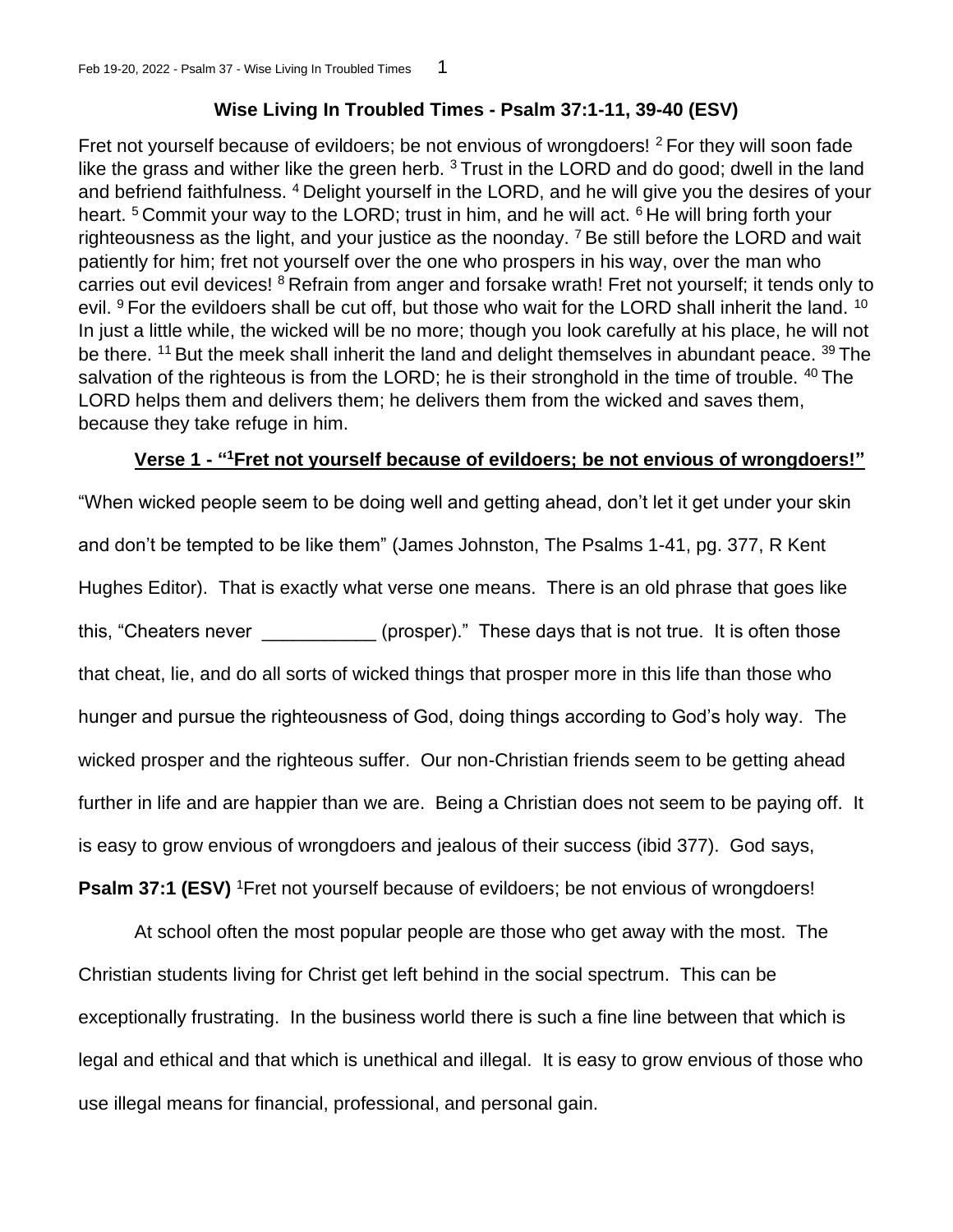God asks of us not to grow envious of the wicked and don't let them frustrate you keeping you awake at night and angry during the day.

## **Verse 2 - " <sup>2</sup>For they will soon fade like the grass and wither like the green herb."**

When you see the evil of our day, the wicked flourishing, and the righteous suffering, and feel its impact it is wise to be aware of your own response. The Bible says do not let it frustrate you. Please don't destroy yourself with negative emotions. Anger, resentment, and jealousy erases, yes destroys, your confidence in God's goodness (The Expositors Bible Commentary Vol 5. pg. 298). The wicked do not have free reign. God reigns above them and somehow and, in some way, God is allowing such wickedness for God's purposes. I think one of those purposes for us who believe in Christ it is this. Instead of being envious of the wrong doers, God is preparing us for a day that makes the wickedness of our time look tame. I sense the retraining power of the Holy Spirit being withdrawn especially from the wicked and from those who serve other gods. In our spirits we sense something gone amiss. On the other hand, the restraining power of the Holy Spirit is stronger than ever on those who are truly seeking Christ and His righteousness. God allows our own sin to be exposed so we will daily repent and experience times of refreshment of the Holy Spirit. As awful is the wickedness of our day, God's goodness is ever more powerful for us to experience and know every day as we live every day for Jesus. **3. The greater the wickedness the greater we will know of God's goodness.** God uses their wickedness to draw us evermore close to the Lord Jesus Christ. God is separating the sheep from the goats and the true believers from the fake believers. That judgment has begun.

David tells us how we are able to rise above becoming frustrated and envious of wrong doers. **4. It is called having an eternal perspective.** We lift our eyes beyond the temporary and look ahead to the future. The future of the godly is absolutely glorious. The wicked will fade like the grass and will be no more. It may look like they are thriving today, but God will pull them out like weeds in the future. Psalm 37 is future oriented stating how wonderful it will be for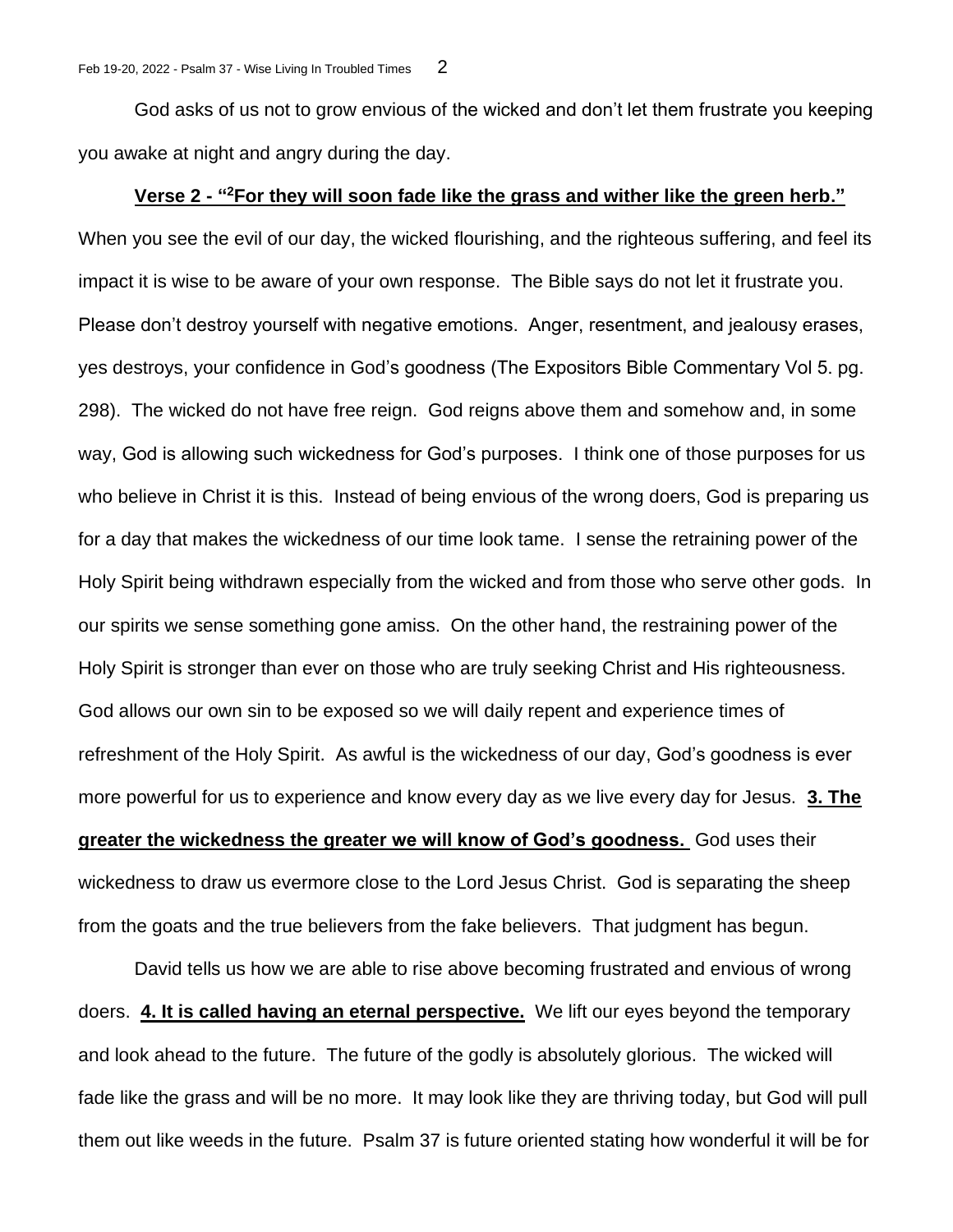those who inherit the land. David repeats five times in this Psalm: "those who wait on the Lord shall inherit the land." The land that David speaks of is not the Promised Land of Exodus. No, they already have that land. David is speaking of a much better land, the inheritance in heaven. Look beyond the temporary into the eternal and you will aways have reason to live holy, godly lives unto the Lord Jesus Christ. **5. There is no wickedness in heaven.**

The Bible tells us that Abraham had this eternal perspective, waiting for "a better country" the heavenly one. **1 Peter 1:3-4 (ESV) "** <sup>3</sup>Blessed be the God and Father of our Lord Jesus Christ! According to his great mercy, he has caused us to be born again to a living hope through the resurrection of Jesus Christ from the dead,  $4$  to an inheritance that is imperishable, undefiled, and unfading, kept in heaven for you,"

Dr Johnston writes, "Ultimately you will not be able to fight the temptation to envy the wicked unless you are looking forward to heaven too. If you mind is only on the things of this world you will feel powerless and sink to lower levels. Look at Jesus, the author and perfector of our faith. **Hebrews 12:2 (ESV)** <sup>2</sup>looking to Jesus, the founder and perfecter of our faith, who for the joy that was set before him endured the cross, despising the shame, and is seated at the right hand of the throne of God. Jesus' eternal perspective is what kept him obedient in the present. He is our example.

This week I received the news that my Dad's only brother, my uncle Ray died. My Dad died in 2005 and since then my uncle Ray stepped in and God used him to make up for the loss of my father. Ray took over in so many ways. I was able to visit him 2 weeks ago. Some of you met him here when he visited. This is my point. I could not sleep feeling the sadness of his loss. I thought about him all night long and the role he played in our lives, an incredibly good role. Ray knew the Lord deeply and had a faith that is commendable, a faith I looked up to. When I woke up the first thought that went through my brain was, he was experiencing all the comforts of heaven. God gave me just a hint of the peace he was experiencing fully. I felt it in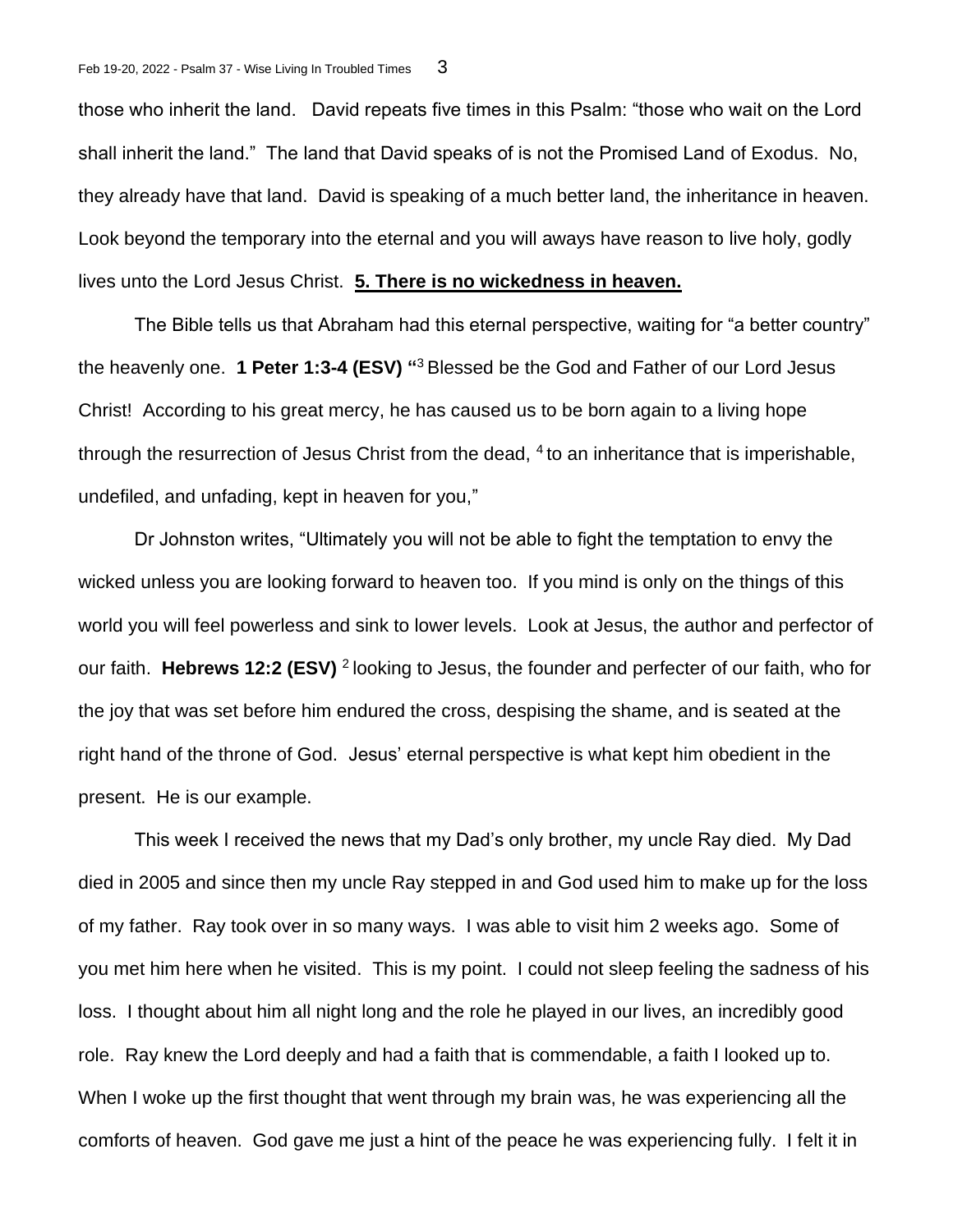my soul. God's Presence does affect us emotionally. My sense of loss was gone by knowing how much he has gained. It is called having an eternal perspective my friends. It is that perspective that we live with until the day we live in it. What a day that will be. We will receive our inheritance that Jesus died to pay for on the cross. There will be a complete separation of the wheat from the tares, the righteous from the wicked.

## **6. Verse 3 - " <sup>3</sup>Trust in the LORD and do good; dwell in the land and befriend**

**faithfulness."** The commentator writers, "Trust is faith, believing that God's promises are true and that He will keep His word. He will never let us down" (ibid 380). We can yield our entire lives to God, put all of our weight, and lean entirely on God. His Presence in us is why we can do good and remain faithful. Dr Bridges writes in his classic Trusting God, "When we stop and think about it, we know in our heart of hearts that God does not make any mistakes in our lives or anywhere else. God knows what He is doing. God is infinite in His wisdom. He always knows what is best for us and what is the best way to bring about that result" (Trusting God, pg. 118).

## **7. Verse 4 - <sup>4</sup>Delight yourself in the LORD, and he will give you the desires of your**

**heart.** When we are saved by God's grace through faith our vision of God begins to grow. God opens our eyes to see God's beauty and glory made clear throughout the Scriptures. "Suddenly we see for ourselves that God himself is the most attractive and beautiful being in the universe" (ibid. pg. 380). David writes, "We taste and see that the Lord is good" (Psalm 34:8). David also writes, Psalm 27:4 (ESV) "<sup>4</sup> One thing have I asked of the LORD, that will I seek after: that I may dwell in the house of the LORD all the days of my life, to gaze upon the beauty of the LORD and to inquire in his temple."

An eternal perspective keeps your eyes more on God than the things of this world. **8. When we have God, we have everything.** Nothing on earth compares to God. It is enjoying yourself so much in the Lord, that the one thing we want above all else is God himself.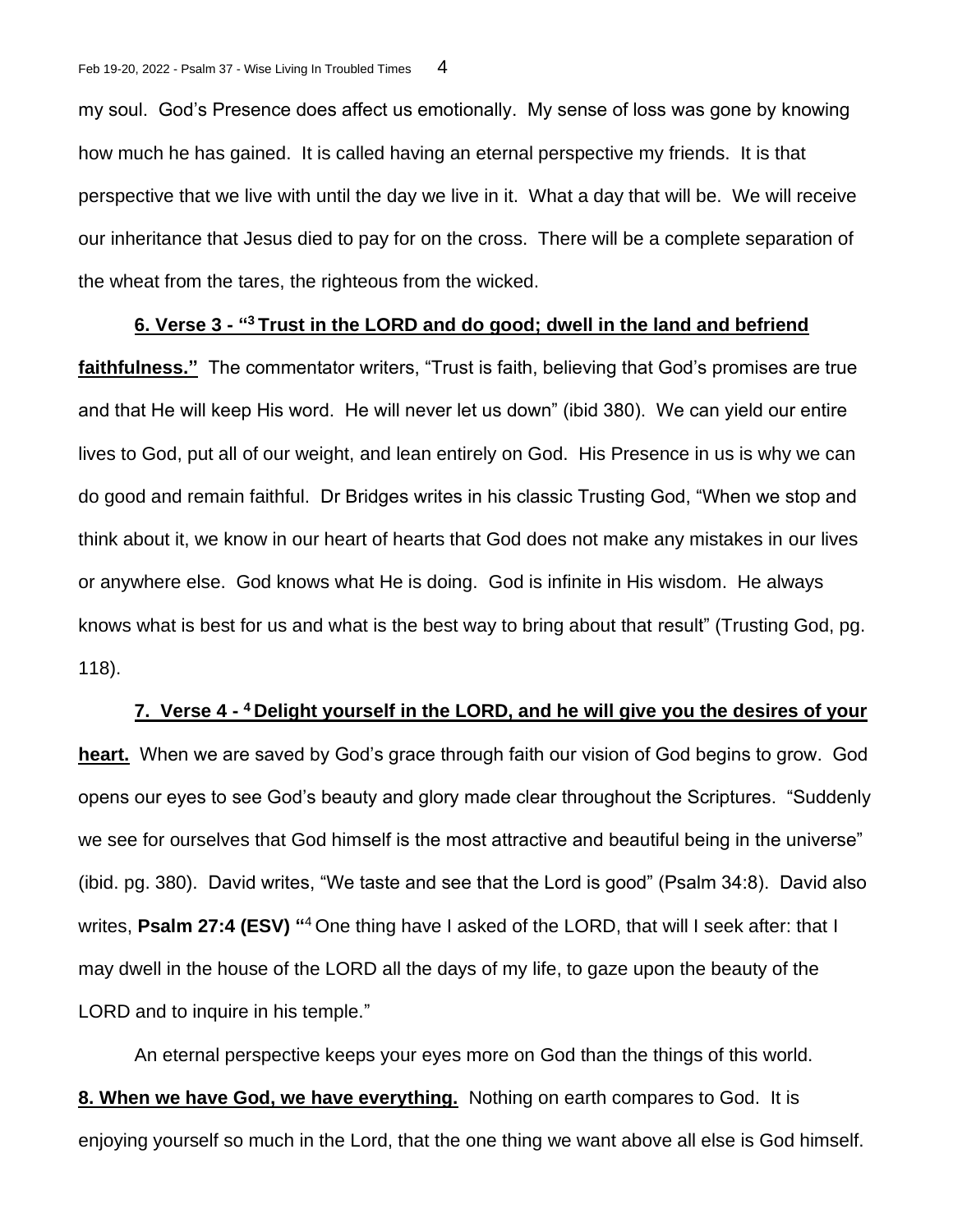When we delight in God what we receive is more of God. Our heart's desires are fulfilled by our holy God.

Verse 5-6 - "<sup>5</sup> Commit your way to the LORD; trust in him, and he will act. <sup>6</sup> He will bring forth your righteousness as the light, and your justice as the noonday." To commit your way to God is to give your complete burden over to God, to lift it from your shoulders and put it on God's shoulders to bear. This is casting all your cares and anxieties on God for you know He cares for you. (1 Peter 5:7).

<sup>47</sup> Be still before the LORD and wait patiently for him; fret not yourself over the one who prospers in his way, over the man who carries out evil devices! <sup>8</sup> Refrain from anger and forsake wrath! Fret not yourself; it tends only to evil. Being quiet and still before God and waiting patiently on God is not easy at all. When we see evil gaining ground, we can get so frustrated. God says, "Be still. Wait patiently. Don't get angry. This is not the end of the story. God is in control. Verse  $9^9$  For the evildoers shall be cut off, but those who wait for the LORD shall inherit the land." The fate of the wicked is not good but for those who wait on the Lord, we inherit the eternal promised land. Verses 10-11.  $40$  In just a little while, the wicked will be no more; though you look carefully at his place, he will not be there.  $11$  But the meek shall inherit the land and delight themselves in abundant peace." The wicked do all they can to harm the righteous but the weapons they use will one day be used against them even as God laughs at their efforts. Remember Mordecai.

Verses 39-40<sup>39</sup> The salvation of the righteous is from the LORD; he is their stronghold in the time of trouble. <sup>40</sup> The LORD helps them and delivers them; he delivers them from the wicked and saves them, because they take refuge in him. When tempted to envy the wicked please spend time in Psalm 37 and God will talk you out of it. It takes an eternal perspective in order to survive and thrive in these days of wickedness. God has your future, and He will come